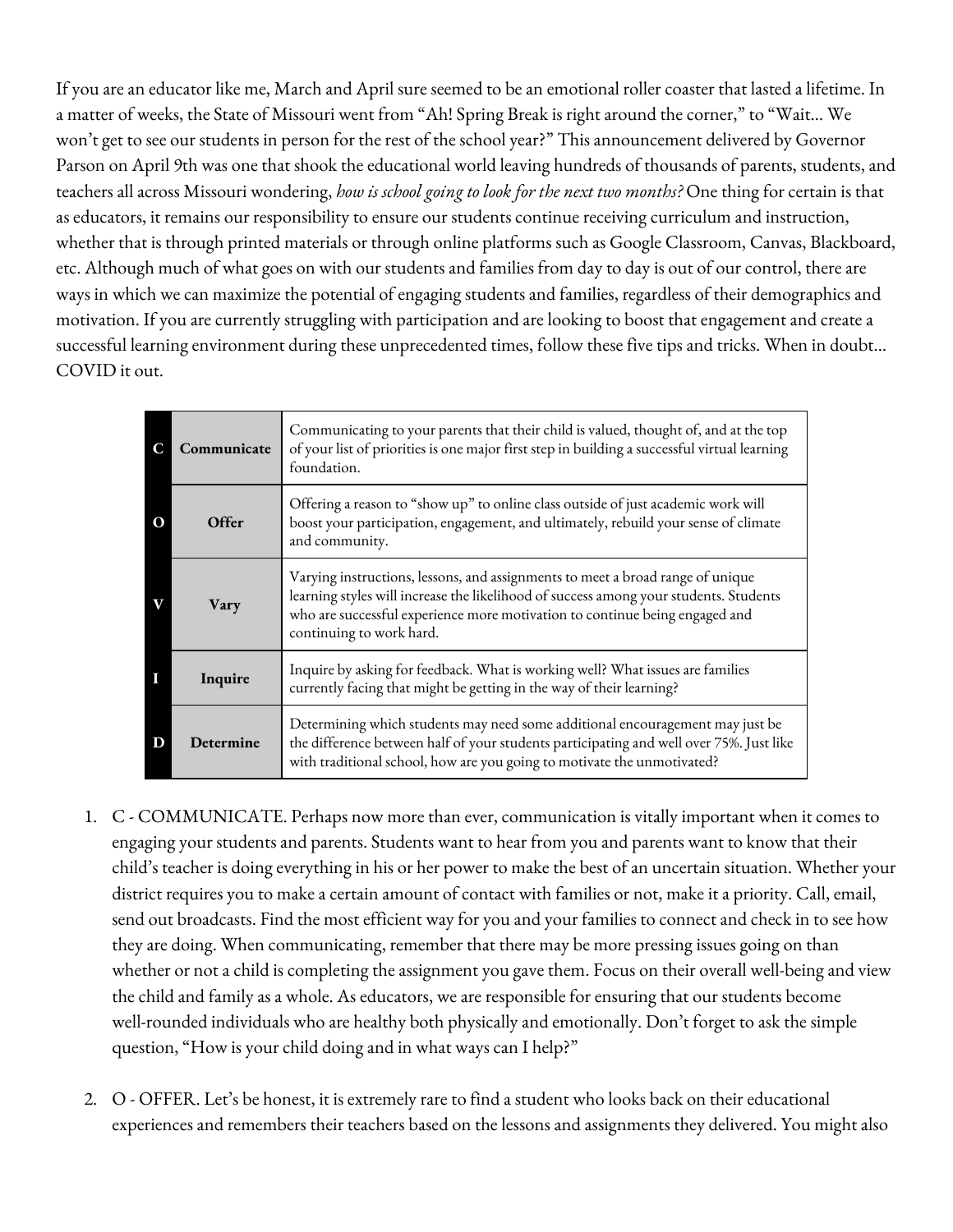find it rare for a student to say, "I really enjoy going to her class because of the work she gives us." No. What students remember most is how they felt in your class, as well as the engaging activities with classmates and feeling of connectedness within the walls of your classroom. Offer your students a reason to "show up" to virtual class for something other than academic instruction. During these difficult times, many online educational platforms have stepped up to the plate in a huge way and are offering free access to their premium content for the remainder of the school year, some even into June and July. Be creative with this. Host a Quizlet Live session, GimKit money race, or Kahoot! Offer a day of the week just to Zoom or Google Hangout and simply touch base. Make coming to class enjoyable, memorable, and rebuild the sense of community with your students that was stripped away from the entire nation with our orders to stay at home.

- 3. V VARY. We've all heard it time and again, differentiation is one of many key factors in determining successful student outcomes. During this online learning process, it is much more difficult to deliver a lesson and immediately know which students grasped the concept and which students need tier-two support. In other words, you are now more a facilitator than an educator. Be sure to vary instruction, lessons, and assignments so that all three tiers of students can experience success. No one knows your students better than you at this point in the school year, so rely on what you've discovered regarding their learning styles and meet them where they are. No YouTube? No problem! Type the letters "vd" right after "www." on anything you'd like to convert and you can download instantly. The power of teaching in person may have been taken from you during this time, but the ability to provide quality material to ensure all students have a chance at success is very much within your realm and expertise as a teacher.
- 4. I INQUIRE. Ask for feedback. Perhaps your district is already taking care of this, perhaps not. If not, take it upon yourself to find out what is working well with your families. Find out how much time it is taking students to complete lessons, and most importantly, find out what the most common issues are that your families are facing. Are there any issues that you can help alleviate? Keep it simple and stick to what you truly want to know. Finding out what is working well with families will give you insight on things to keep in mind and continue for future lessons, activities, and assignments. If it isn't broken, don't fix it. Finding out what struggles your families are currently facing will give you insight on how to work around those issues so that you are maximizing the total number of students who are experiencing success. Whether you use a Google Form, SurveyMonkey, or any other quick and easy resource, use the information to help you. One final note on inquiring: do not take any negative issues personally. Use it as constructive feedback rather than destructive feedback.
- 5. D DETERMINE. After continuous communication, offering engaging activities beyond traditional assignments, varying instruction and assignments, and inquiring to find out what is working and what needs to go, determine which families need just a little more encouragement than others. Set a goal. Do you want at least 50% of your students engaged and actively participating in your daily assignments? Perhaps you've seen success very early on and 75% or more of your students were engaged but now your numbers are decreasing. Determine what efforts need to be made so that you can increase that participation each and every week. It is highly unlikely that you will experience 100% participation, but if so, congratulations! One important thing to keep in mind, regardless of your participation levels, is to not let your absentees discourage you from what is working well with those who are present. It can be extremely easy to focus your attention on those not